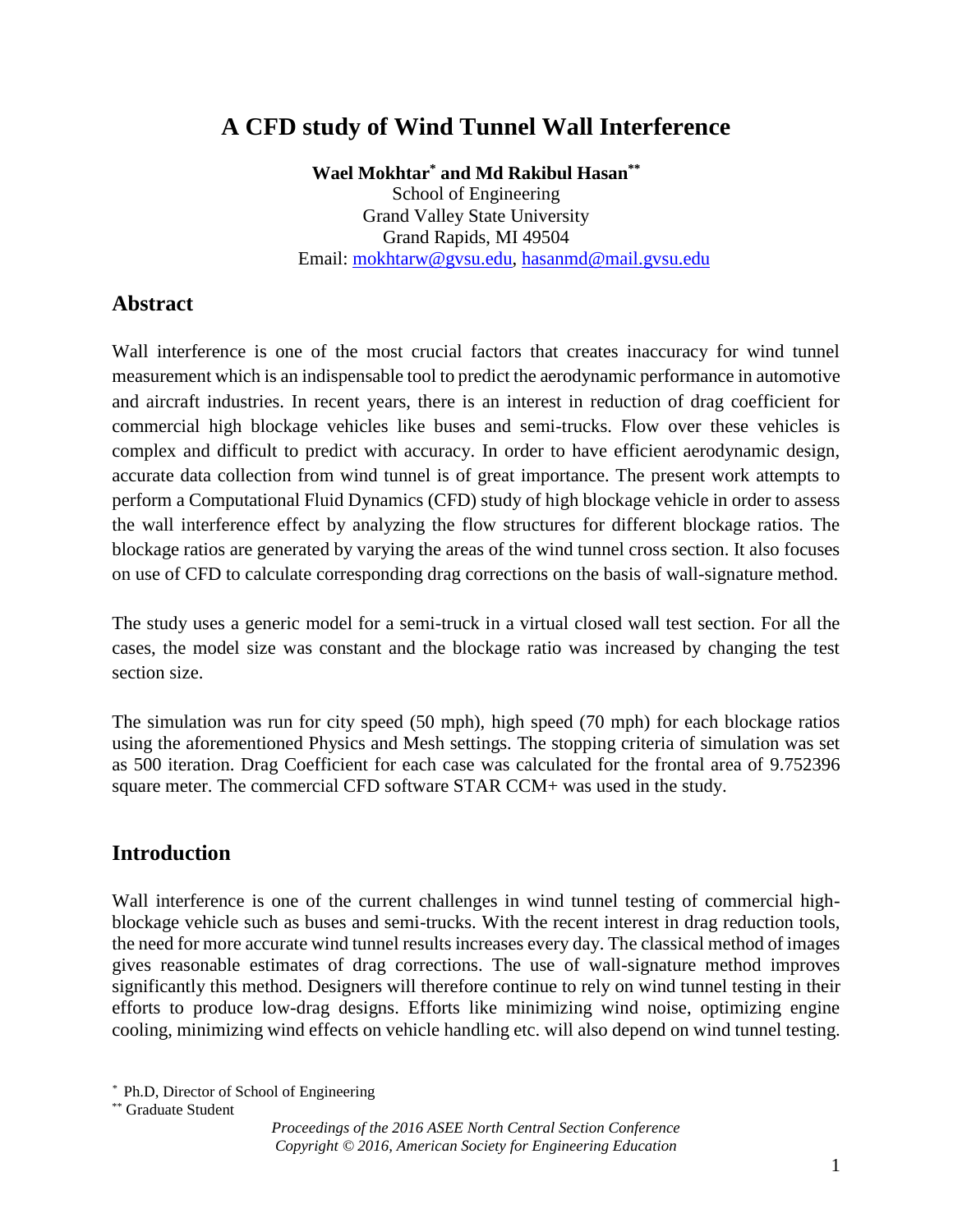In order to have efficient aerodynamic design for these kind of vehicles, accurate data collection from wind tunnel is of great importance. The wind tunnel flow does not usually corresponds to the free flow because of wall and mountings effect. So, aerodynamic performance data resulting from the wind tunnel experiment therefore are affected by certain systematic errors. In order to minimize these influences to a large extent, proper data corrections of the wind tunnel tests are necessary. Wind tunnel walls impose constrains on the flow around the model. Blockage ratio (ratio of the model frontal area to cross sectional area of wind tunnel test section) plays a vital role for automobile models to cause the wall interference effect. It has a significant effect on drag coefficient as well.<sup>1</sup>

In the present work, a CFD study is presented to address two major aspects of the wall interference. The first focuses on the flow structures that contribute to the wall interference. The study performed a simulation of 53 feet full scale semi-truck model in order to assess the wall interference effect by analyzing the flow structures for two different blockage ratios. The blockage ratios are generated by varying the areas of the wind tunnel cross section. It also focused on use of CFD to calculate corresponding drag corrections on the basis of wall-signature method.<sup>2</sup>

### **Literature Reviews**

A comprehensive study of wind tunnel wall interference effects and its correction procedures are done by Edwald et al.<sup>3</sup>. Maciejewski et al.<sup>4</sup> has reported the numerical simulation of the blockage effects in wind tunnel on automobile bodies using an incompressible Navier-Stokes solver and the effect of blockage on drag force is presented for different tunnel heights. Griffith et al.<sup>5</sup> gives computational 2-D results for semi-circular blockages for laminar flows with Reynolds number 50 to 3000 for small to large blockage ratio cases for very low speed. Amrouche et al.<sup>6</sup> give experimental effects of pressure distribution due to blockage condition for grid turbulent flows for prisms for different small blockage ratios. Saltzman and Ayres<sup>7</sup> review various correlations of wind tunnel data to flight drag correlations for unswept, swept and delta wings, boattail effects, supercritical wings, sting support and Reynolds effects. Lombardi<sup>8</sup> experimentally gives effects of blockages on forces and moments for AGARD calibration models of different sizes for subsonic and transonic cases. Duraisamy et al.<sup>9</sup> has studied the wall interference effect on subsonic unsteady airfoil flows using a Navier-Stokes solver for the flow field over the airfoil and comparison with experimental results are also reported. It is seen that most of the studies are limited to low speed only and not much information of blockage and tunnel wall interference effect on pressure distribution on the body is reported especially in supersonic speeds.

## **Model Design**

A CAD of standard full scale model of 53 feet semi-trailer truck was designed for CFD study. The major dimensions of the model are shown in Figure 1. The complex curvatures of actual semitrailers which are not necessary to observe flow structures were avoided in order to simplify the model and computational effort. Computational model was built by considering two different blockage ratios (1.875 % and 15 %). 1.875 % blockage ratio represents relatively practical case where as worst case scenario is demonstrated by 15 %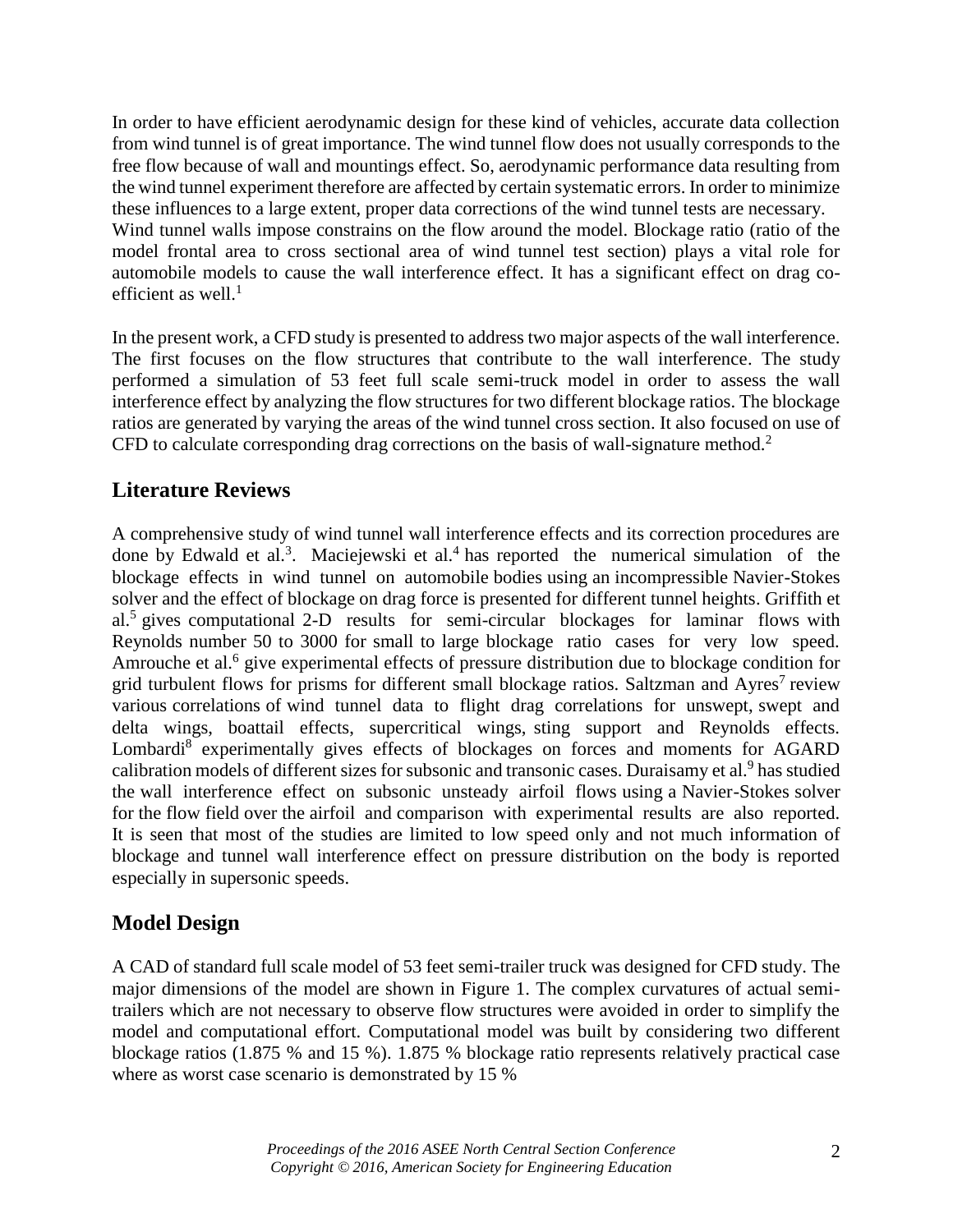For each case the length of the computational domain is six times of the same of model. The ratio of width to height of wind tunnel is kept as 1:1. Figure 2 illustrates the cases of domain having 1.875 % and 15 % blockage ratios.



Figure 1: CAD model for Semi-trailer (Dimensions are in inch)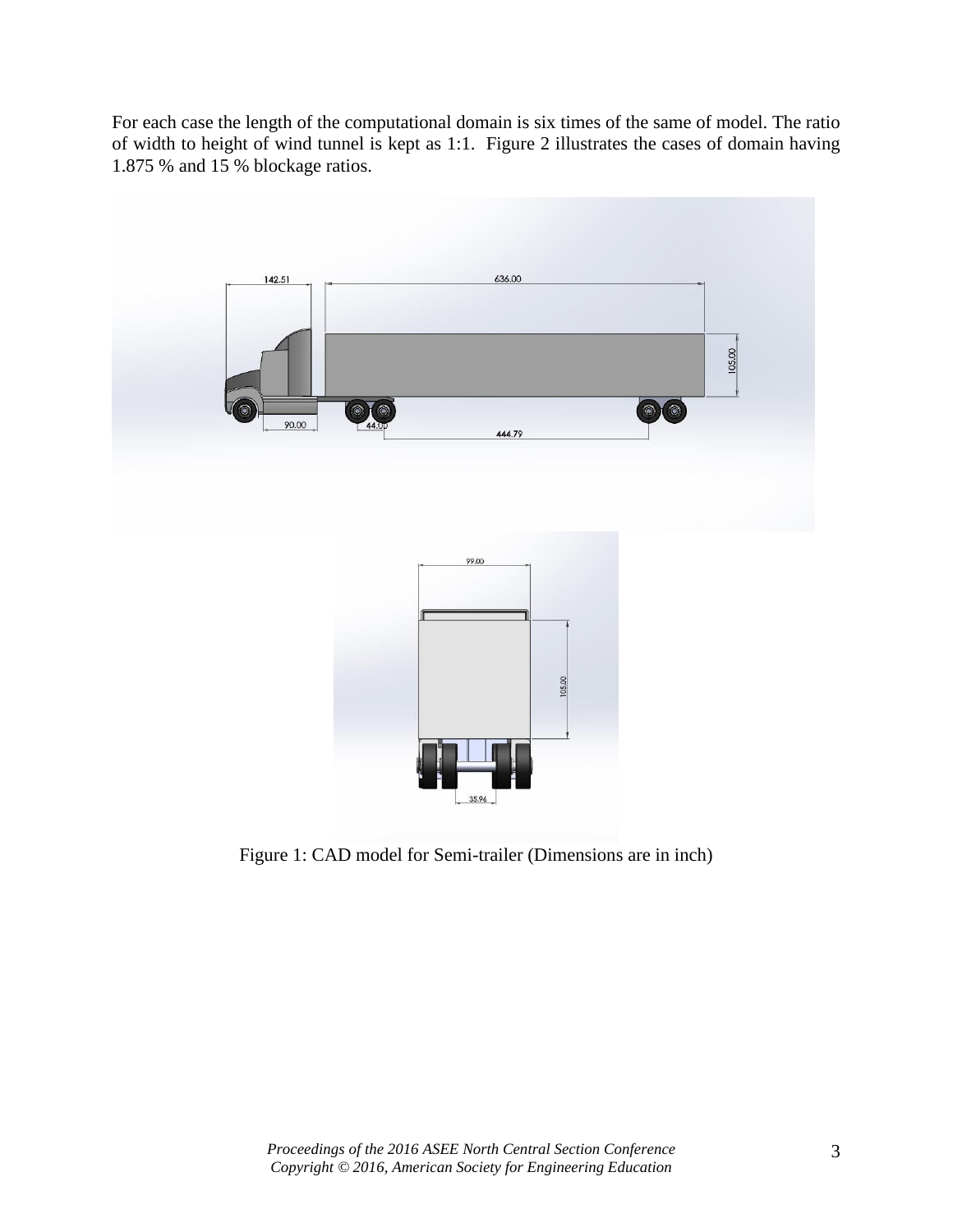

Figure 2: Computational Model for different blockage ratios (a) 1.875 % (b) 15 %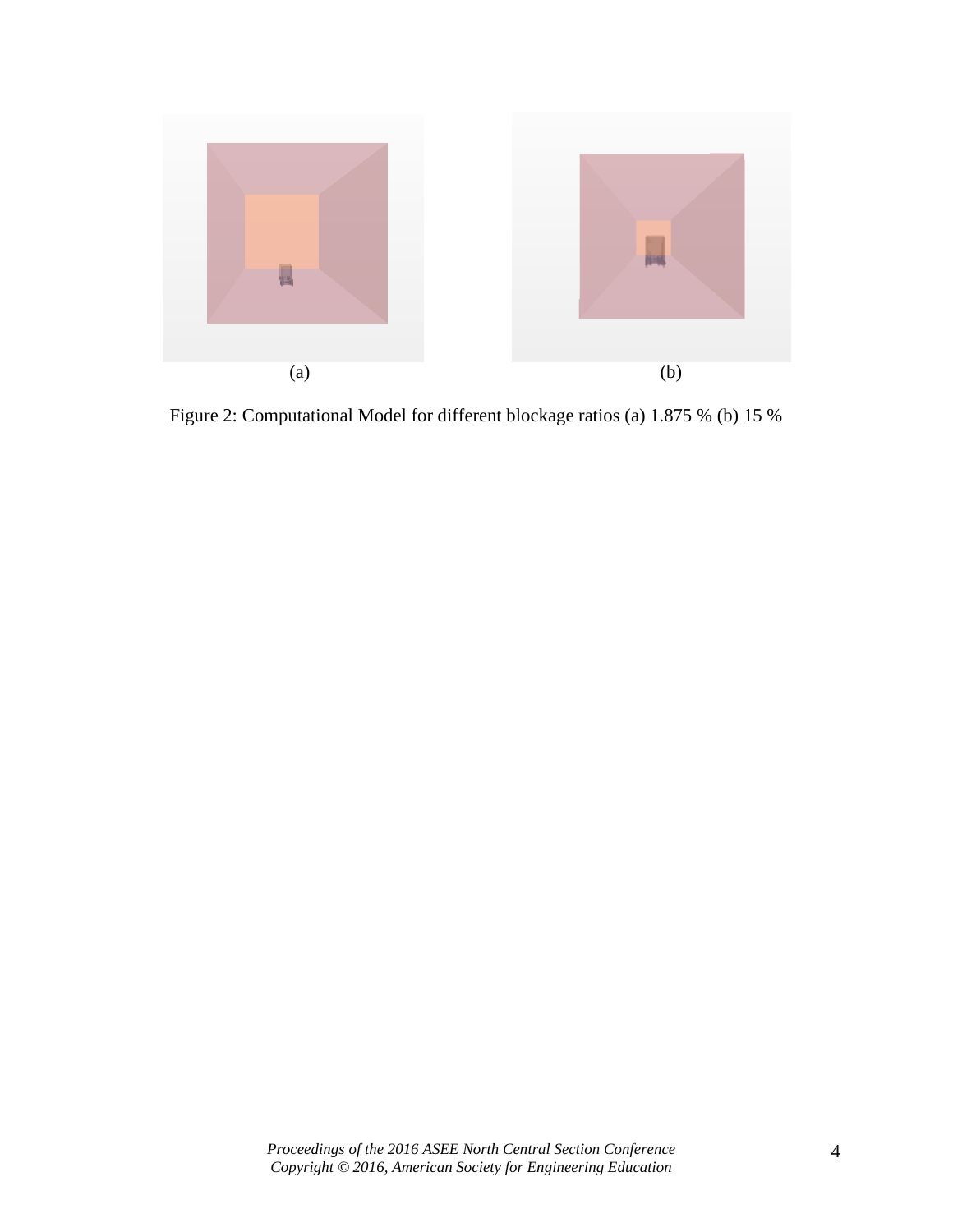# **CFD Study**

The computational models were simulated using STAR CCM+ for both 50 mph and 70 mph speed. Air is selected as the fluid for all cases. The following physical conditions were selected:

- Three dimensional
- Steady flow
- Turbulent flow
- Segregated flow

The two equation SST k-ω model was used for turbulence simulations. Reynolds-Average Navier-Stokes (RANS) equation was considered for flow solutions. The inlet of the wind tunnel was defined as velocity inlet. The surrounding surfaces of the domain was kept as wall with no slip condition. The ground was moving with same inlet velocity. The outlet of the domain was set as pressure outlet.

In terms of meshing, a mesh block was created surrounding the truck body. Surface Remesher, Prism Layer Mesher and Trimmer were considered as meshing model for creating around 2.7 million volume cells. Figure 3 depicts the volume meshing of the computational domain.



(b) Figure 3: Volume meshing representation with truck model (a) Mesh Block (b) Prism layers

*Proceedings of the 2016 ASEE North Central Section Conference Copyright © 2016, American Society for Engineering Education*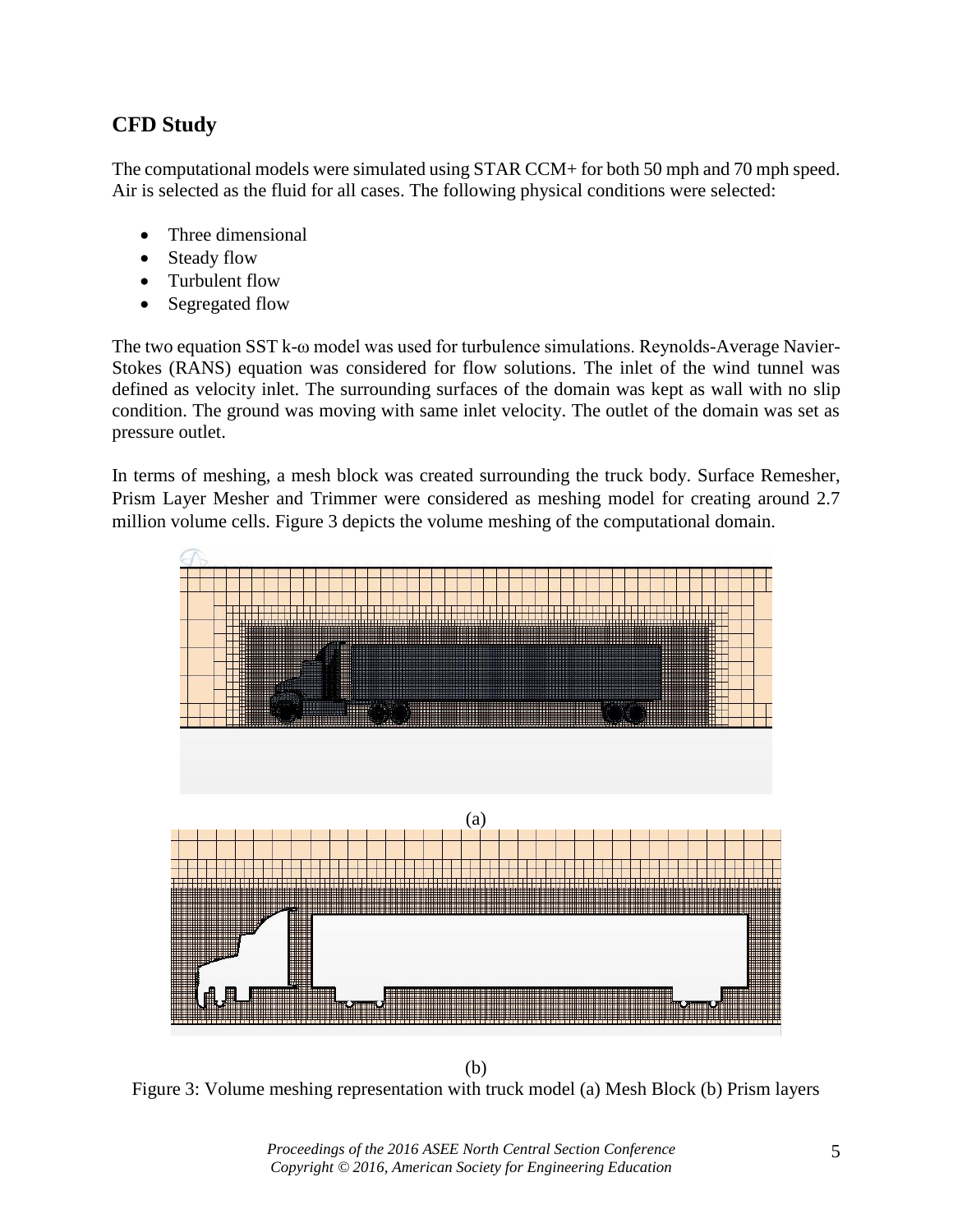## **Simulation Results**

The simulation was run for city speed (50 mph), high speed (70 mph) for each blockage ratio using the aforementioned physics and mesh settings. The following figures depict the pressure contours and velocity profile distribution for different cases.



Figure 4: Pressure contours, Velocity distribution and Wall pressure signatures for 1.875 % blockage ratio. (a), (c), (e) for 50 mph (b), (d), (f) for 70 mph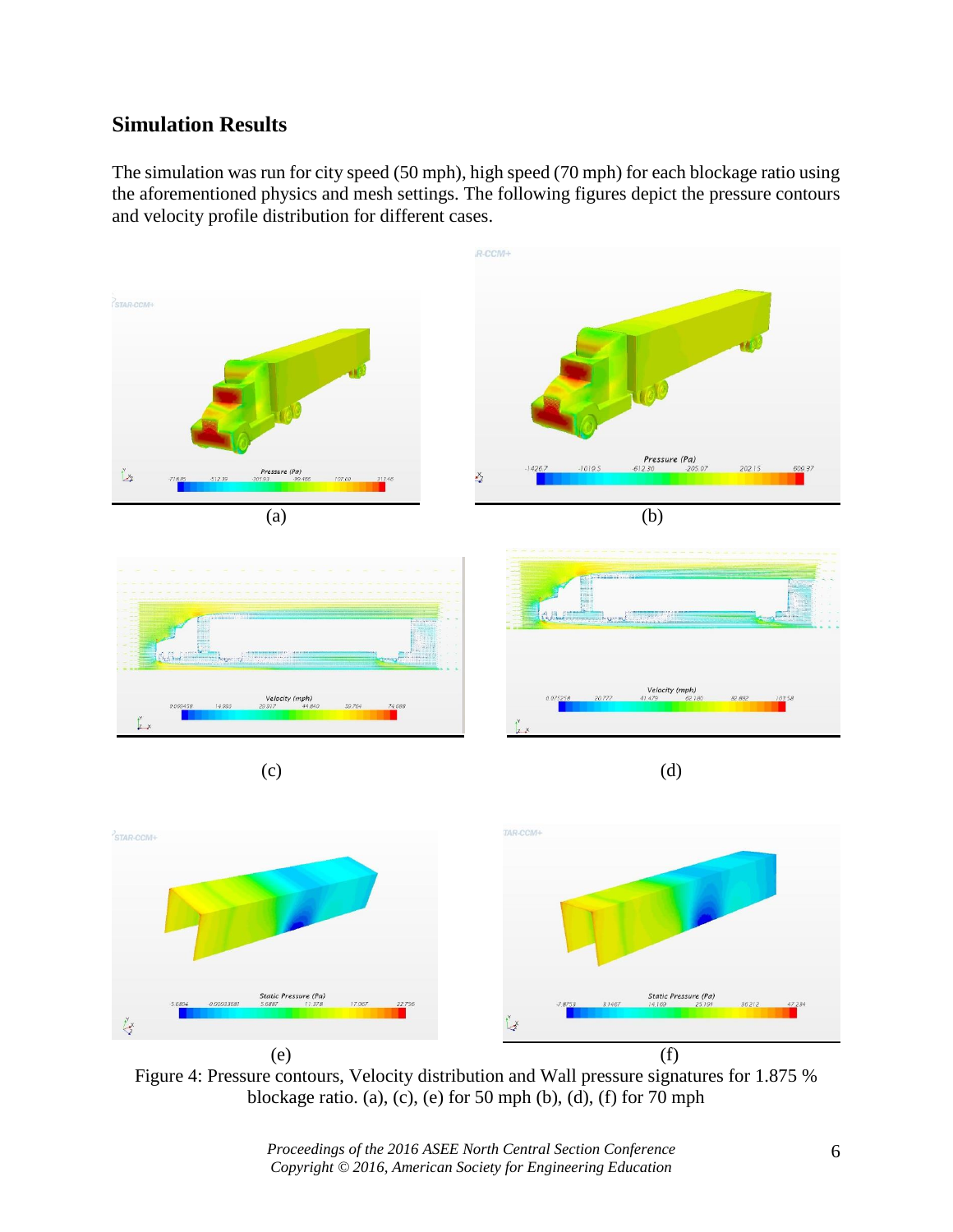

Figure 5: Pressure contours, Velocity distribution and Wall pressure signatures for 15 % blockage ratio. (a), (c), (e) for 50 mph (b), (d), (f) for 70 mph

The following table shows the drag co-efficient for different scenarios.

Table 01: Drag co-efficient  $(C_d)$  for different blockage ratio and speed

| Case                   | $50$ mph | $70$ mph |
|------------------------|----------|----------|
| 15 % blockage ratio    | 0.85     | J.84     |
| 1.875 % blockage ratio | $0.60\,$ | 0.58     |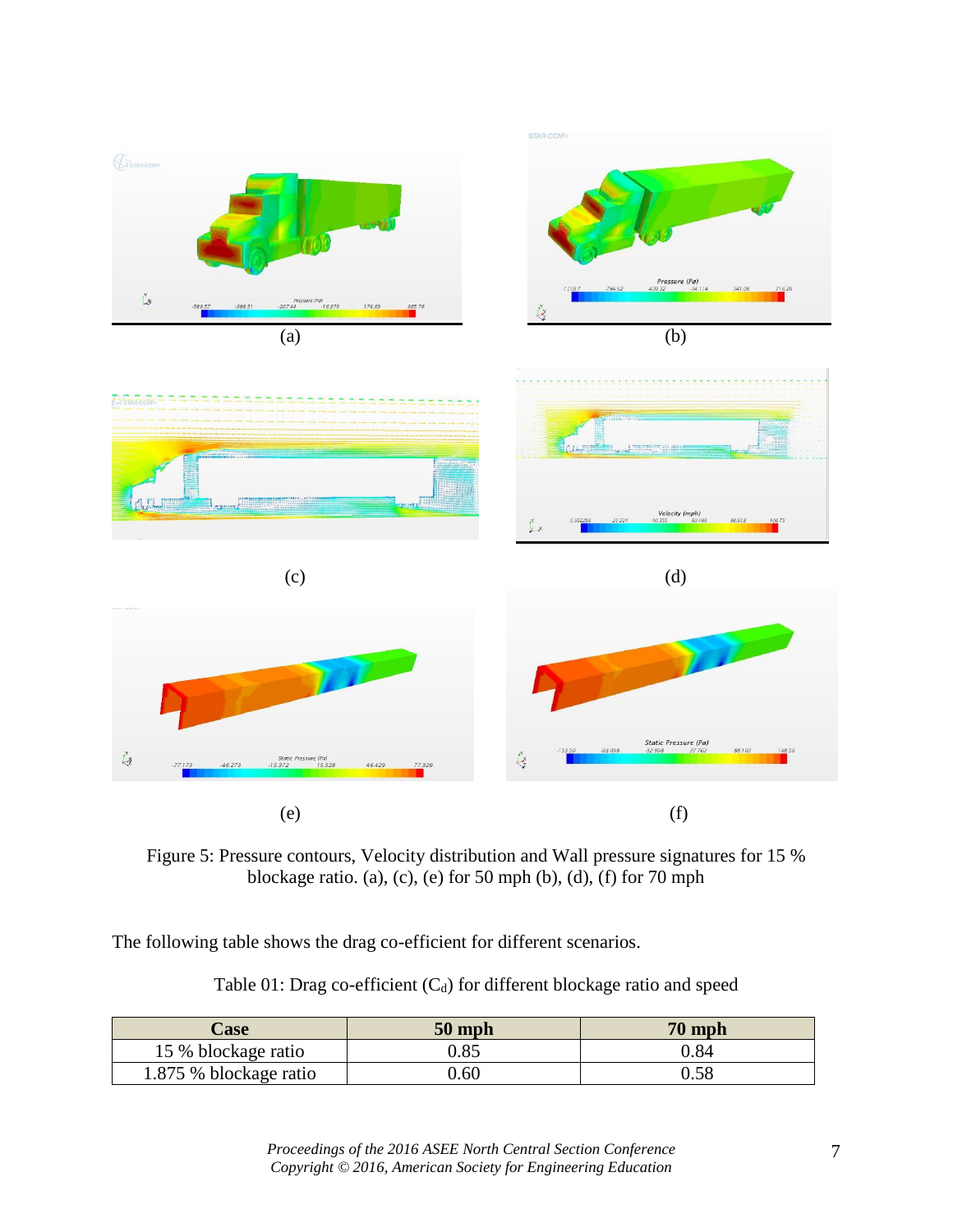From the pressure plots and velocity profiles for all cases, it was observed that there is a high pressure zone at that front part of semi-truck body which depict similar nature for all blockage ratios. For free domain case, the zone values were larger which make sense of the effect of having wind tunnel walls around the free flow field. For all cases, there is increase of velocity on the upside of the truck body causing the flow to move faster. Large flow separation regions are observed in the gap between the truck and trailer container, right behind the container and under body as well. With different blockage ratios, there is significant influences on wall pressure signatures. It can be noted that the pressure regions values are higher for 15 % blockage ratio.

It is no doubt that having different blockage ratios has significant effect on drag co-efficient. For high blockage ratio, the flow around the truck body is much affected resulting in an increase in drag co-efficient. The values of Table 01 shows the effect. Highest drag co-efficient was found for highest blockage ratio (15%).

#### **Conclusion**

Wind tunnel wall interference is crucial in determining actual flow structures and drag co-efficient for high blockage vehicles like semi-truck. This study shows the effect of different blockage ratios on flow structure and drag co-efficient. From the results, it can be stated the wall interference effect should be corrected in order to have right data in wind tunnel test. This correction can be done by wall-pressure signature method which can also be a future scope of this paper. The possible errors of the simulation might be generated from inadequate custom meshing, computational power limit etc.

### **References**

1. Katz, Joseph and Walters, Robert "Effects of large blockage in wind-tunnel testing", Journal of Aircraft, Vol. 32, No. 5(1995), pp. 1149-1152, doi: 10.2514/3.46852

2. Hackett, J.E, "Recent developments in the calculation of low-speed solid-walled wind tunnel wall interference in tests on large models Part I: evaluation of three interference assessment methods", Journal of Progress in Aerospace Sciences [Volume 39, Issues 6–7,](http://www.sciencedirect.com/science/journal/03760421/39/6) August–October 2003, Pages 537–583, doi[: 10.1016/j.paerosci.2003.08.001](http://dx.doi.org/10.1016/j.paerosci.2003.08.001)

3. Ewald, B. F. R., Ashill, Patrick Ralph, Binion, Travis, Cooper, Kevin Russell et al., "Wind Tunnel Wall Correction," AGARDograph 336, published by the North Atlantic Treaty Organization, October 1998.

4. Maciejewski M Osmolszi W and Poznanska P, "Numerical simulation of blockage effects in wind tunnels", Proc 14th European Simulation Symposium, Verbraeck A and Krug W eds. SCS Europe BVBA 2002.

5. Griffith M D, Houringan K and Thompson MC, "Numerically modeling blockage on flow between flat plates", 15 th Austrilian Fluid Mech Conf, U. Sidney, 13-17 Dec., 2004.

6. Amrouche N, Dizene R and Laneville A, "Observation of wind tunnel blockage effects on pressure distribution around rectangular prism in smooth and grid turbulent flows", Revue des Energies, Renouveleble SMEE'10 Bou Ismail Tipaza, pp21-26, 2010 1993.

7. Saltzman E J and Ayers T G, "A review of flight to wind tunnel drag correlations", AIAA Paper No 81-2475, doi: 1981-2475

> *Proceedings of the 2016 ASEE North Central Section Conference Copyright © 2016, American Society for Engineering Education*